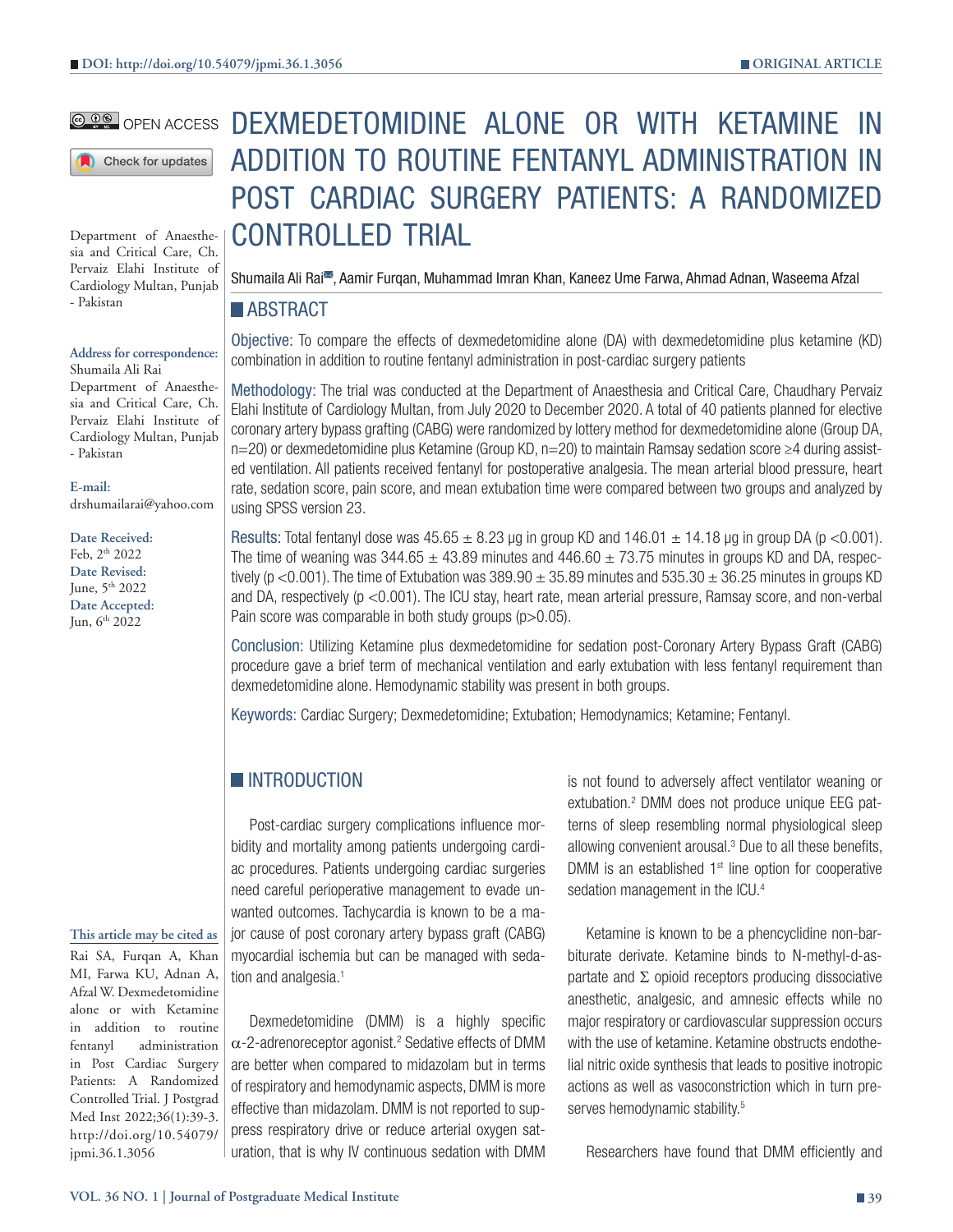safely reduces ketamine-influenced hemodynamic pressor response and psychomimetic effect.<sup>6</sup> DMM is also anticipated to help in preventing tachycardia, hypertension, salivation, and the emergence effect linked with ketamine. On the other hand, ketamine might also help in preventing bradycardia and hypotension linked with DMM as has been reported in the past.<sup>7</sup> A scarcity of data exists comparing a combination of ketamine and DMM versus DMM alone so the present study was planned to compare the effects of DMM alone with DMM plus ketamine combination in addition to routine fentanyl administration in post-cardiac surgery patients

## **METHODOLOGY**

This prospective randomized controlled trial was done at the anesthesia and critical care department of Chaudhary Pervaiz Elahi Institute of Cardiology, Multan Pakistan, from July 2020 to December 2020. Approval from the Institutional Ethical Committee was taken (CPEIC 153). This trial was also registered in the clinical trial registry (No: NCT05218161). Informed consent was sought from all patients.

A total of 40 hemodynamically stable patients having a normal or moderate impairment of left ventricular functioning (ejection fraction more than 40%) and who had elective CABG surgery adopting high-dose opioid anesthesia on mechanical ventilation were included and groups were made on randomized lottery method as explained in Figure 1. Pregnant women or those patients with neurological disorders, hepatic or renal impairment, or intraoperative hemodynamic instability were not excluded. Patients using vasopressors or inotropes were also excluded. The sample size calculation was done using a study by Mogahd et al.<sup>8</sup>

In all patients, sedation was done adopting DMM 1 µg per kg IV bolus, followed by 0.25 µg per kg per hour infusion with a combination of either ketamine or alone aiming for the attainment of Ramsay sedation score ≥4 during assisted ventilation. Group DMM alone (DA) received DMM alone as 1 µg per kg bolus that was followed by 0.3-0.7 µg per kg per min. Group DMM plus ketamine (KD) were given ketamine plus DMM 1.0 µg per kg over 20 min and then 0.2–0.7 µg per kg per hour. Ten percent variability in heart rate, blood pressure and mean arterial pressure from baseline was termed normal. Assessment of sedation was graded as per the Ramsay sedation scale.<sup>8</sup> Fentanyl was used as analgesia in all cases starting at 1 µg per kg per h infusion which was adjusted as per the adult nonverbal pain score.

Statistical Package for Social Sciences (SPSS) version 26.0 was used for data analysis. Numeric data were shown in mean and standard deviation (SD). Categorical variables were represented as frequency and percentage. The Chi-square test was employed for the comparison of the 2 groups considering p≤ 0.05 as significant.

### **RESULTS**

There were 11 (55.0%) male and 9 (45.0%) female in group KD, whereas 10 (50.0%) males and 10 (50.0%) females in group DA ( $p = 0.752$ ). Age, weight, and

Table 1: Baseline and outcome data

| height were statistically similar in both             |  |  |  |  |
|-------------------------------------------------------|--|--|--|--|
| study groups as shown in table-1 ( $p > 0.05$ ).      |  |  |  |  |
| The total fentanyl dose was $45.65 \pm 8.23$          |  |  |  |  |
| $\mu$ g in group KD and 146.01 $\pm$ 14.18 $\mu$ g in |  |  |  |  |
| group DA ( $p < 0.001$ ). The time of weaning         |  |  |  |  |
| was 344.65 $\pm$ 43.89 minutes and 446.60             |  |  |  |  |
| $\pm$ 73.75 minutes in groups KD and DA, re-          |  |  |  |  |
| spectively ( $p < 0.001$ ). The time of Extubation    |  |  |  |  |
| was 389.90 $\pm$ 35.89 minutes and 470.90 $\pm$       |  |  |  |  |
| 66.65 minutes in groups KD and DA, respec-            |  |  |  |  |
| tively ( $p < 0.001$ ). The ICU stay heart rate and   |  |  |  |  |
| mean arterial pressure were not significantly         |  |  |  |  |
| different ( $p > 0.05$ ). There was no statistically  |  |  |  |  |
| significant difference in Ramsay score and            |  |  |  |  |
| non-verbal Pain score between both the                |  |  |  |  |
| groups (p-value 0.427 and 0.516, respec-              |  |  |  |  |
| tively). Table 1 is showing baseline and out-         |  |  |  |  |
| come data between study groups.                       |  |  |  |  |

### **DISCUSSION**

In the cardiothoracic centers, Coronary Artery Bypass Graft (CABG) constitutes the highest percentage of cardiac surgeries. Elongated mechanical ventilation is one of the major causes of mortality and morbidity postoperatively.9 The sedation type affects the period of mechanical ventilation after a surgical procedure. Factors such as the drug's onset of action, its side effects, and duration of recovery of cognitive functions after discontinuation of the drug help

| Variable                 | Group $KD^*$ (n=20) | Group $D^+$ (n=20) | p-value |  |
|--------------------------|---------------------|--------------------|---------|--|
| Age (years)              | $53.65 \pm 6.97$    | $55.75 \pm 5.65$   | 0.302   |  |
| Weight (kg)              | $65.35 + 7.89$      | $67.30 + 7.82$     | 0.438   |  |
| Height (cm)              | $173.05 \pm 10.75$  | $171.60 \pm 11.86$ | 0.688   |  |
| Gender (male/female)     | 11/9                | 10/10              | 0.752   |  |
| Total fentanyl dose (µq) | $45.65 \pm 8.23$    | $57.50 \pm 9.73$   | < 0.001 |  |
| Time of weaning (min)    | $344.65 \pm 43.89$  | $446.60 \pm 73.75$ | < 0.001 |  |
| Time of Extubation (min) | $389.90 \pm 35.89$  | $470.90 + 66.65$   | < 0.001 |  |
| ICU stay (hours)         | $45.45 + 2.60$      | $46.50 + 2.42$     | 0.194   |  |
| Heart rate (bpm)         | $77.10 \pm 2.61$    | $77.95 + 4.03$     | 0.434   |  |
| MAP (mmHg)               | $74.80 \pm 6.63$    | $77.35 \pm 7.07$   | 0.247   |  |
| Ramsey score             | $3.35 \pm 1.09$     | $3.65 \pm 1.27$    | 0.427   |  |
| Pain score               | $4.90 \pm 2.05$     | $4.45 \pm 2.28$    | 0.516   |  |

\* Dexmedetomidine plus ketamine group

+ Dexmedetomidine group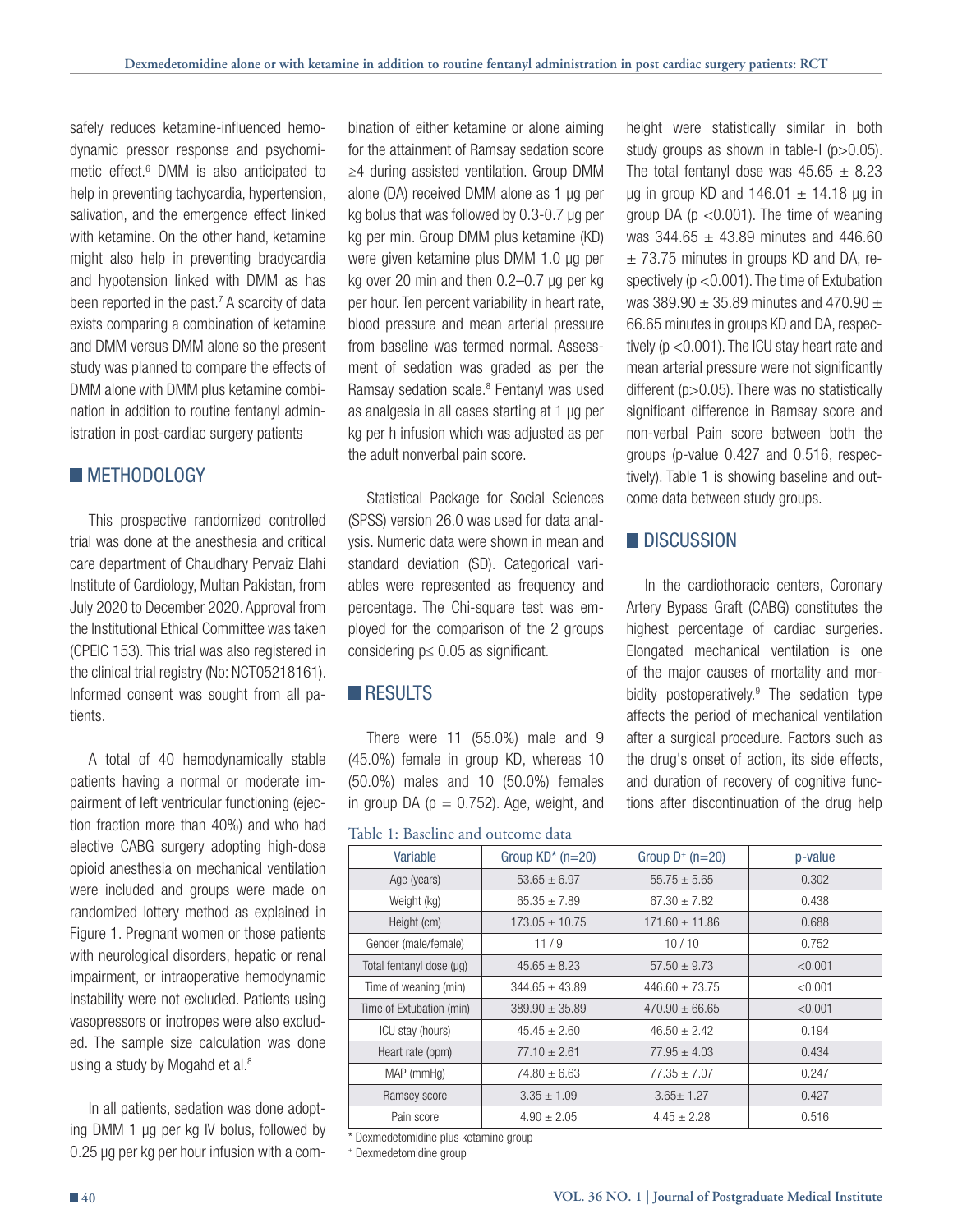

Figure 1: CONSORT diagram showing the flow of participants through each stage of the trial

choose the sedative.10 If the duration of stay is reduced, it causes less cost of ICU and hospital stay due to short-acting sedatives and opioids, favouring the prompt tracheal extubation and reducing pain anxiety and cardiac instability from sympathetic output.11 Pneumonia related to the ventilator, stress ulcer, GI bleeding, reduced cardiac output, and pulmonary barotrauma due to elongated mechanical ventilation enhances rates of morbidity and mortality.12

We noted that the combination of DMM and ketamine resulted in less duration of mechanical ventilation and earlier extubation than DMM alone. We did not note any significant differences in terms of sedation scores and hemodynamic aspects in both study groups. Early weaning and more limited term of mechanical ventilation with DMM might be added to the missing respiratory depressant impact, notwithstanding its better pain-re-

lieving impact that diminished the aggregate sum of fentanyl utilization. Barletta and colleagues<sup>13</sup> found DMM to be an efficient sedative option among post-cardiac surgery cases as it was found to have no adverse influence on respiratory functioning and reduced sympathetic discharge which in turn decreased the duration of extubation and ICU stay. The utilization of DMM in post-cardiac surgery is becoming popular as it is found to influence a shorter duration of extubation in comparison to propofol.<sup>13</sup> The reasons may be different; it does not affect respiration as well as had sympatholytic activity thus it decreases the opiate dose.<sup>13</sup> Researchers comparing DMM versus propofol have revealed that patients using propofol-based regiments needed four times more morphine for sedation which shows that DMM is significantly more effective than propofol.14-16 Contrary to this, a study found that DMM increases the use of morphine from 3.6%

to 39.3% whereas ketorolac increased the use of morphine from 3.6-% to 25% among post-cardiac procedure cases.17 In many previous studies, several beneficial effects of the combination of DMM ketamine as compared to alone DMM were found in earlier extubation and lesser time of the stay in ICU. James et al. revealed that the time of postoperative extubation, as well as the stay in ICU, was shorter with the sedation that was DMM-based<sup>10</sup>

According to Stephan et al., DMM is an excellent option for permanent sedation with fewer spans of automated ventilation in ICU patients. Patients with DMM had a lesser extubation period and a lesser span of mechanical ventilation than propofol and midazolam. DMM did not affect the length of hospital stay or ICU stay. It causes hypotension and bradycardia more than midazolam but is equal to propofol.<sup>18</sup> In contrast, a previous study revealed that the extubation time in the patients receiving propofol and DMM was the same.<sup>19</sup> The propofol has a fast return of cognition while stopping the sedation because it has a short duration of action.20 In 2011, the effect of DMM substitution was studied during the nationwide shortage of propofol in 70 patients that underwent CABG surgery. There were no differences between the DMM and propofol sedated patients for the time of extubation and opioid requirement in the first 12 hours after the admission to ICU.<sup>21</sup> Janette used the mixture of Ketamine and DMM throughout the procedure in children. The association of both drugs can avoid the limitations of these two drugs. There are several unfavourable adverse effects of DMM, such as hypotension, xerostomia, and bradycardia. During sedation, Ketamine, along with its reaction profile of tachycardia, enhanced secretion, and hypotension, appears to be the best option. It can abolish the unfavourable effects of DMM and vice versa. Besides, Ketamine has no respiratory depressant effect and powerful analgesic properties.22 Our hemodynamic data,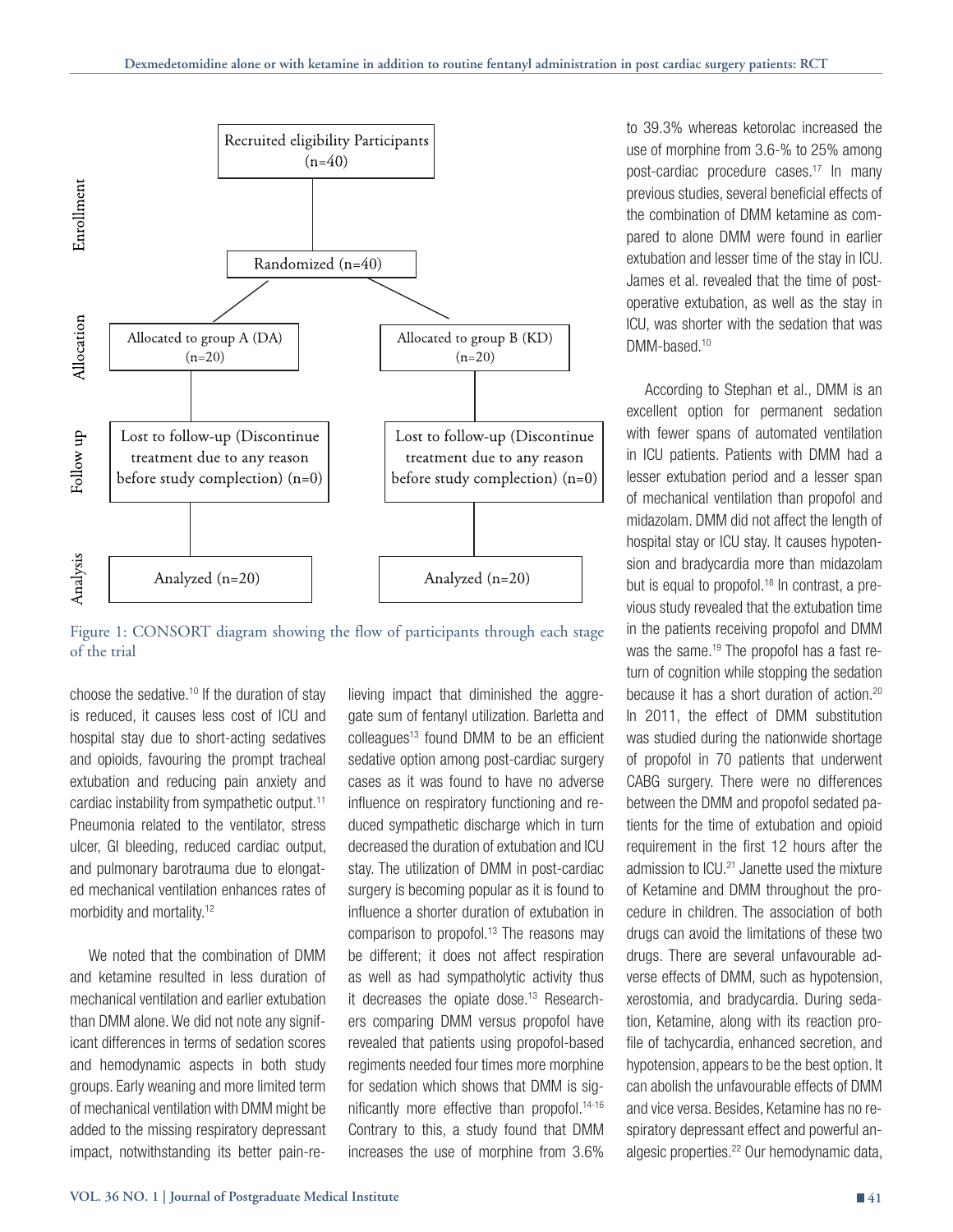including HR and MAP, disclosed an inconsequential change between the two groups. The ketamine use with the combination of DMM for the drowsiness remained linked by some prevalence of hemodynamic changes. Both produce hypotension, as well as DMM, produce bradycardia. During our study, no patient required chronotropic or inotropic medicine. The use of alone DMM in some studies produces unfavourable outcomes in hemodynamics.<sup>23</sup> The research of 300 sedated patients admitted to ICU after coronary bypass surgery revealed that DMM is related to more reduction in blood pressure than propofol.14 In addition to this, in a meta-analysis, marked bradycardia was noticed while loading the dose and high maintenance dose that exceeds  $0.7 \mu g/kg/h$ .<sup>24</sup> The reason is the selective nature of DMM. It may also be due to DMM being potent alpha 2 receptor agonist with dual vasomotor effects.

According to previous research, the hemodynamic effects of DMM in cardiac surgery are different; some results revealed that the incidence of hypotension was not worse, while others reported a significant reduction in BP that necessitates the vasopressors.25 The sedation of ketamine and DMM combination with propofol was compared by Tosun et al. According to them, propofol-ketamine regularity was superior.<sup>26</sup> Researchers have discovered that the grouping of DMM as well as Ketamine produced the effective sedation for cardiac catheterization in the children without ventilator effects or marked hemodynamics infants.27 Janette et al. revealed that the combination of Ketamine and DMM enhances favorable outcomes instead of using the DMM alone.<sup>22</sup>

## **CONCLUSION**

Utilizing Ketamine plus dexmedetomidine for sedation post-CABG procedure gave a brief term of mechanical ventilation and early extubation with less fentanyl dose requirement compared to dexmedetomidine alone.

Hemodynamic parameters were stable in both groups.

## **REFERENCES**

- 1. Sharma V, Chen K, Alansari SAR, Verma B, Soltesz EG, Johnston DR, et al. Outcomes of early coronary angiography or revascularization after cardiac surgery. Ann Thorac Surg. 2021;111(5):1494- 501. DOI: 10.1016/j.athoracsur.2020.06.113.
- 2. Lee S. Dexmedetomidine: present and future directions. Korean J Anesthesiol. 2019;72(4):323-30.DOI:10.4097/ kja.19259.
- 3. Kim W-H, Cho D, Lee B, Song J-J, Shin TJ. Changes in brain activation during sedation induced by dexmedetomidine. J Int Med Res. 2017;45(3):1158-67. DOI:10.1177/0300060517705477.
- 4. Pasero D, Sangalli F, Baiocchi M, Blangetti I, Cattaneo S, Paternoster G, et al. Experienced use of dexmedetomidine in the intensive care unit: A report of a structured consensus. Turk J Anaesthesiol Reanim. 2018;46(3):176-83. DOI:10.5152/TJAR.2018.08058
- 5. Mion G. History of anaesthesia: The ketamine story – past, present and future. Eur J Anaesthesiol. 2017;34(9):571-5. DOI:10.1097/eja.0000000000000638
- 6. Goyal R. Dexmedetomidine: The game changer or a team player? J Anaesthesiol Clin Pharmacol [Internet]. 2016;32(2):144-5. DOI:10.4103/0970-9185.182084
- 7. Somchai A. Use of a combination of ketamine and dexmedetomidine (Ketodex) in different clinical cases. J Addict Med Ther Sci. 2020;6(1):41-4.
- 8. Mogahd MM, Mahran MS, Elbaradi GF. Safety and efficacy of ketamine-dexmedetomidine versus ketamine-propofol combinations for sedation in patients after coronary artery bypass graft surgery. Ann Card Anaesth. 2017;20(2):182-7. DOI:10.4103/aca.ACA\_254\_16
- 9. Gumus F, Polat A, Yektas A, Totoz T, Bagci M, Erentug V, et al. Prolonged mechanical ventilation after CABG: risk factor analysis. J Cardiothorac Vasc Anesth. 2015;29(1):52-8. DOI:10.1053/j. jvca.2014.09.002
- 10. Curtis JA, Hollinger MK, Jain HB. Propofol-based versus dexmedetomidine-based sedation in cardiac surgery patients. J Cardiothorac Vasc Anesth. 2013;27(6):1289-94. DOI:10.1053/j. jvca.2013.03.022
- 11. Trouillet J-L, Combes A, Vaissier E, Luyt C-E, Ouattara A, Pavie A, et al. Prolonged mechanical ventilation after cardiac surgery: outcome and predictors. J Thorac Cardiovasc Surg. 2009;138(4):948-53. DOI:10.1016/j. jtcvs.2009.05.034
- 12. Fougères E, Teboul J-L, Richard C, Osman D, Chemla D, Monnet X. Hemodynamic impact of a positive end-expiratory pressure setting in acute respiratory distress syndrome: importance of the volume status. Crit Care Med. 2010;38(3):802-7. DOI:10.1097/ CCM.0b013e3181c587fd
- 13. Barletta JF, Miedema SL, Wiseman D, Heiser JC, McAllen KJ. Impact of dexmedetomidine on analgesic requirements in patients after cardiac surgery in a fast-track recovery room setting. Pharmacotherapy. 2009;29(12):1427- 32. DOI:10.1592/phco.29.12.1427
- 14. Herr DL, Sum-Ping STJ, England M. ICU sedation after coronary artery bypass graft surgery: dexmedetomidine-based versus propofol-based sedation regimens. J Cardiothorac Vasc Anesth. 2003;17(5):576-84. DOI:10.1016/ s1053-0770(03)00200-3
- 15. Martin E, Ramsay G, Mantz J, Sum-Ping STJ. The role of the alpha2-adrenoceptor agonist dexmedetomidine in postsurgical sedation in the intensive care unit. J Intensive Care Med. 2003;18(1):29- 41. DOI:10.1177/0885066602239122
- 16. Sudheesh K, Harsoor S. Dexmedetomi-